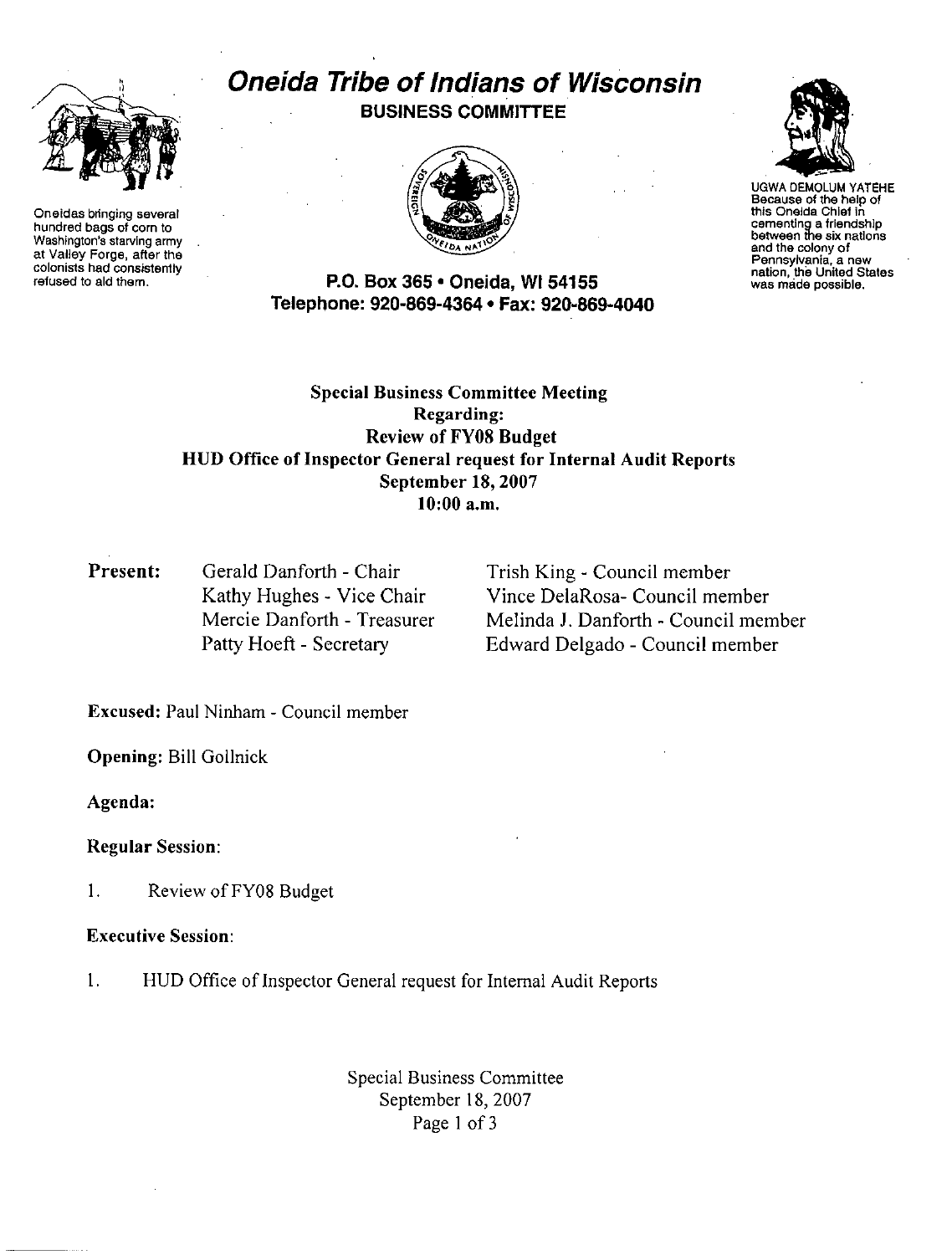Action: Motion by Patty Hoeft to adopt the agenda with moving the Executive Session item as the first item on the agenda, seconded by Melinda J. Danforth. Motion carried.

> Motion by Patty Hoeft to move into Executive Session, seconded by Melinda J. Danforth. Motion carried unanimously.

Motion by Patty Hoeft to go back into Regular Session, seconded by Kathy Hughes. Motion carried.

Back into regular session10:40 a.m.

The Chairman left at 10:55 a.m. for an appointment with the Vice Chair chairing the meeting.

Recessed until 4:00 p.m. Back in regular session at 4:07 p.m. Chairman returned to chair the meeting  $\omega$  4:07 p.m.

#### **Regular Session:**

I. Review of FY08 Budget

Action: Motion by Ed Delgado to rescind the previous Business Committee action to support Option 1 listed in the Treasurer's memo dated September 12,2007, seconded by Kathy Hughes. Motion carried.

> Motion by Patly Hoeft to recess for 30 minutes, seconded by Trish King. Motion carried.

Recessed at 4:55 p.m. for 30 minutes - until 5:25 p.m.

Back in regular session at 5:50 p.m.

Action: Motion by Ed Delgado to recess until 10:00 p.m, seconded by Patty Hoeft. Motion carried.

Back in regular session at 10:33 p.m.

Special Business Committee September 18, 2007 Page 2 of 3